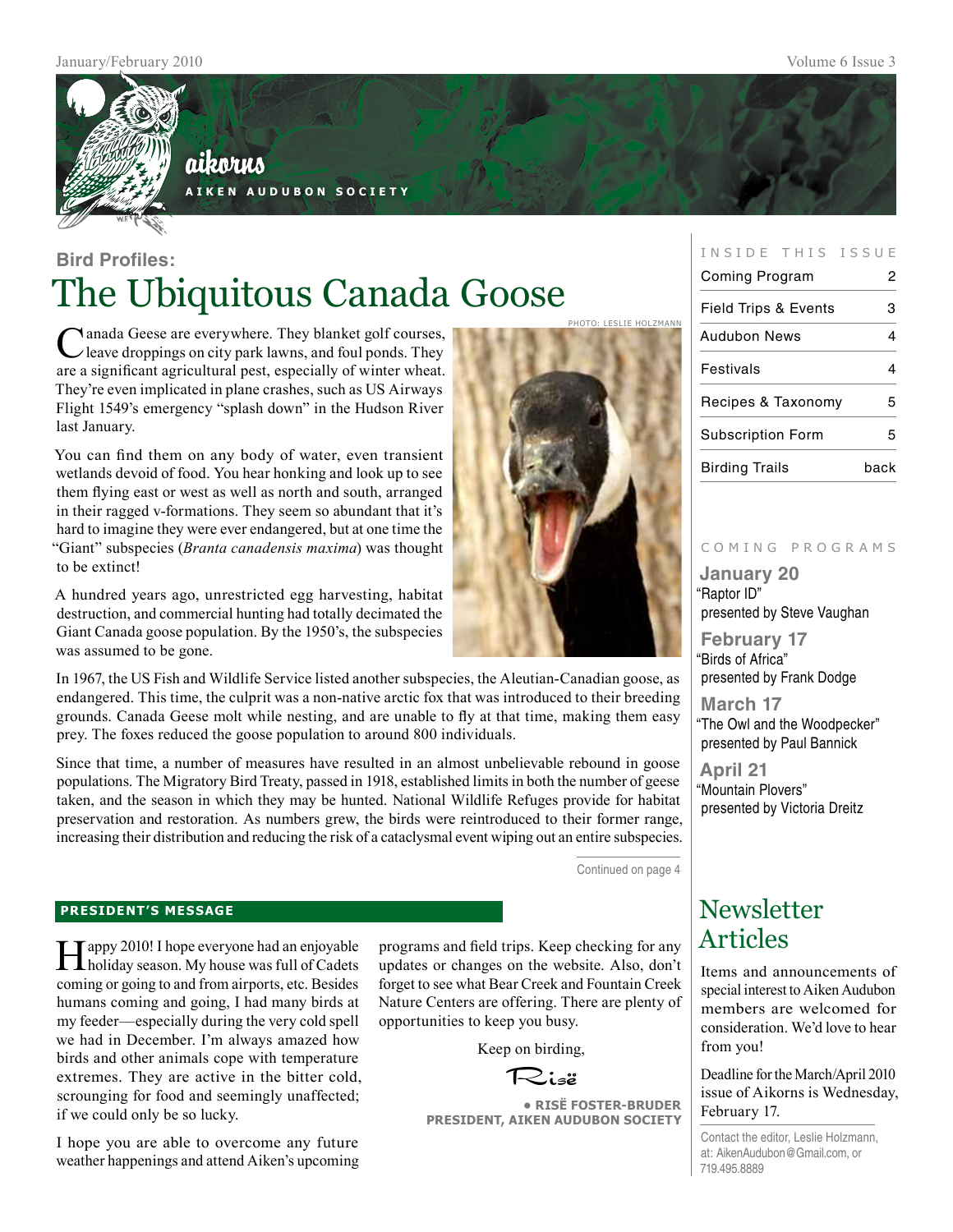## January 20 • Steve Vaughan Raptor Identification

Colorado has 23 species of diurnal raptors. Stephen Vaughan will presenting an information-packed program explaining how to identify Colorado's eagles, hawks and falcons. Steve has been studying the identification of these birds for more than 30 years and has developed a simplified method for separating the various species. Here is your chance to learn the tips that will greatly improve your skills. Don't miss this outstanding program. [You can put your new skills into practice by signing up for the Hawks to Eagles field trip in February. —Ed.]

Steve holds a Bachelor of Science Degree in Zoology from Colorado State University. He has been a professional nature photographer since 1985. Stephen has photography credits from such prestigious magazines as Audubon,

Birders World and Sierra. His photographs have appeared in calendars published by Audubon Society, Sierra Club and Arizona Highways. He has been teaching nature photography at Pikes Peak Community College since 1998. In addition, he has led photography workshops to Cape May (New Jersey), Garden of the Gods, Rocky Mountain National Park, Southeast Arizona, Bosque del Apache National Wildlife Refuge (New Mexico) and Costa Rica.

## February 17 • Frank Dodge Birds of Africa



 $\mathbf{W}$ hen Frank and Dixie Dodge returned from a trip to Northern Tanzania in February, they were still in awe of all the amazing animals, birds, scenery and people they had experienced. After sifting through some 4000 digital images, Frank has put together a photo show of his favorite pictures to share with us at our February meeting. "The trip to Tanzania was the trip of a lifetime," Frank says. He adds, "I just hope others will be motivated to go there and see all these things for themselves."

Frank and Dixie own the Wild Bird Center, a specialty birding store located in the Woodmen Commons Shopping Center at Academy and Woodmen. Frank runs the store, which opened in 1998. Frank's fascination with birds relates back to when he and Dixie went camping some years ago and spotted an American Dipper in a stream next to the campground. Frank, who describes himself as a recovering attorney, has served as Vice-president of the Aiken Audubon Society for five years; and is a member of the Board of Trustees for the Palmer Land Trust. Dixie has been in private practice as a licensed psychologist in the Springs for the last 25 years.

**Aiken Audubon programs are free and open to the public. They are held at the Colorado State Division of Wildlife building located at 4255 Sinton Road. Coffee and socializing is at 6:30 pm and programs begin at 7 pm. Please use the back entrance.** *Note***: Sinton Road runs parallel to I-25 on the east side, between Garden of the Gods Road and Fillmore Street.**

Photo © debra barnes



**President** Risë Foster-Bruder

AIKEN AUDUBON B O A R D M E M B E R S

> Frank Dodge 719.548.9863

**Secretary** Christine Bucher 719.596.2916 baccab@aol.com

**(Acting) Treasurer** Gail Biedronski GBied@yahoo.com

> **Program Chair** Debra Barnes 303.947.0566 kfoopooh@yahoo.com

**Conservation Chair** (Position open)

> **Publicity Chair** Christine Bucher 719.596.2916 baccab@aol.com

**Education Chair** Michael E. Whedon 719.243.2083 MEWhedon@peoplepc.com

> **Field Trips** Cyndy Kulp 719.634.0627 KulpC@aol.com

**Aikorns Editor/ Webmaster** Leslie Holzmann 719.495.8889 AikenAudubon@gmail.com

> **Hospitality** Arlene Sampson 719.574.6134

**Christmas Count** Ben & Sally Sorensen 719.635.1716

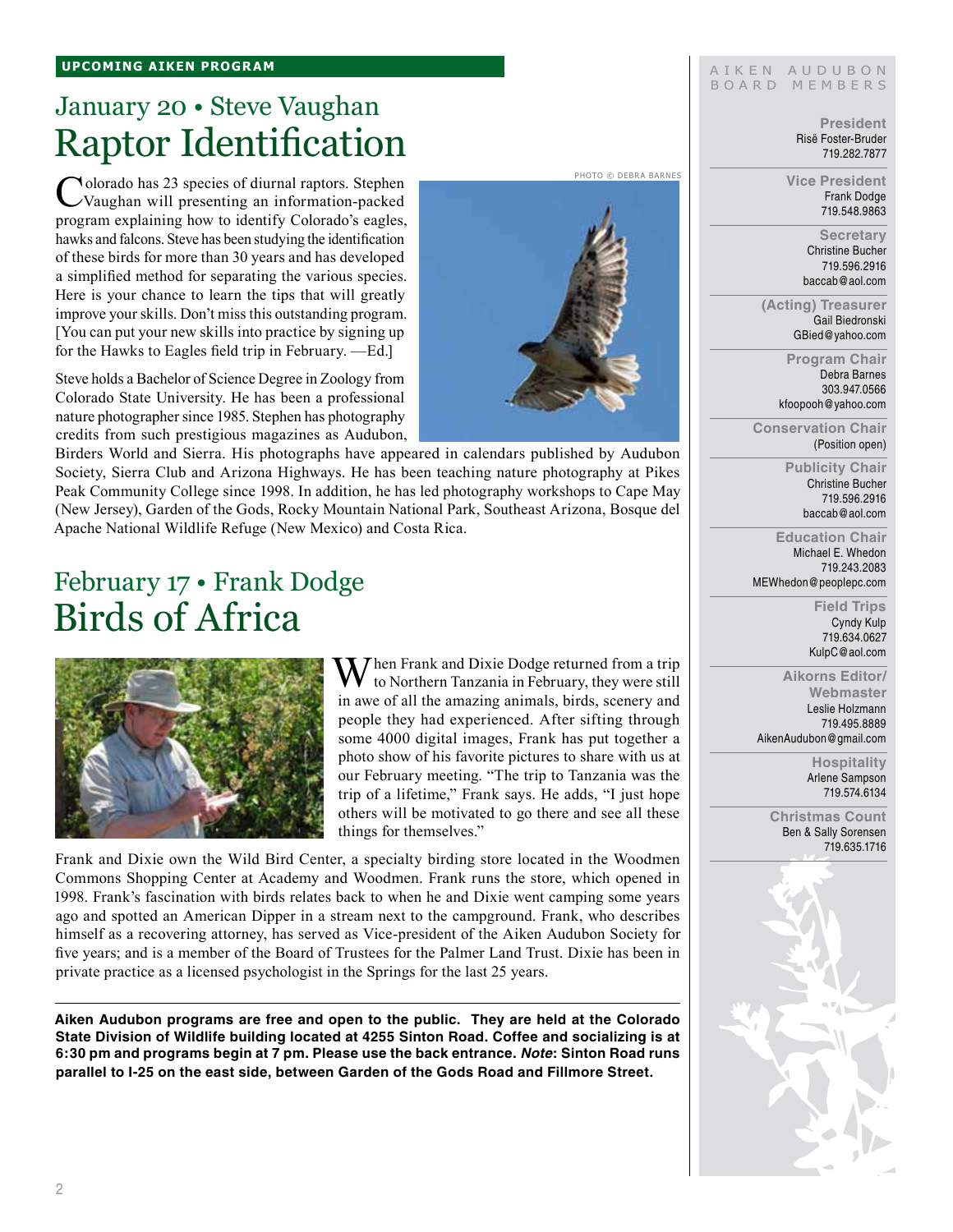#### **aiken audubon FIELD TRIPS**

**Everyone is welcome on Aiken field trips, regardless of experience level or membership in Audubon. Contact trip leader for details and to let them know you are coming. Don't forget to pack your binoculars, scope (if you have one), field guide, water, snack or lunch, hat, rain gear, sun screen, bug spray, camera(?), and some gas money for the drivers.** 

Note**: In cases of extreme cold or snowy/icy conditions, trips may need to be cancelled. If you have any questions about the weather, please contact the trip leader an hour before the scheduled meeting time.**

**To receive e-mailed reminders of upcoming field trips, send your name and e-mail address to AikenAudubon@ gmail.com with "field trip list" in the subject line.**

### Prospect Lake

Last winter our city's small lake in Memorial Park sported quite an assortment of wintering ducks, diving and dabbling. Join us for a gentle hike this year to see what species may have flown in along with geese and gulls. Park by the Veterans Memorial off of Union (near the playground on the southeast side of the lake). Bring your scope if you have one.

Trip Leaders: Rise Foster-Bruder 648-8361, Cyndy Kulp 332-2821

### **Saturday, February 6, 8:30 am – 3 pm**  Eagles! Lake Pueblo

Join us for the annual Audubon trip to Pueblo Reservoir in search of our national bird, the Bald Eagle. We will explore back roads in search of Golden Eagles, Ferruginous, Red Tailed and Rough-Legged Hawks, Merlin, Kestrel and Prairie Falcons on the way to Pueblo. At the Reservoir, we will take some time to enjoy activities at the Arkansas Valley Audubon Society's Eagle Days celebration. Please bring a sack lunch and a full tank of gas. We will be outside for short periods with a few short walks if the weather is bearable. A great trip for beginners!

Meet at Sears Southgate (Broadmoor Towne Center Nevada and Lake Avenue) near the Starbucks. Plan to return by mid afternoon.

Please call Gary Conover, 635-2505 for more information. Reservations not required.

### **Saturday, February 20, 8:30 am – 1 pm** Fountain Creek Nature Center & Big Johnson Reservoir

Birding is always good at the Nature Center, and young birder, Saraiya Ruano, has explored this area thoroughly. She will lead us on a trip to discover what birds are around. Afterwards we will make a stop at Big Johnson to look for waterfowl.

Meet at Sears Southgate to carpool or caravan.

Contact Saraiya at 641-4305 if you need more info.



#### **Saturday, March 6, 8 am – 1:30 pm**

### Eagles! Remix

Gary Conover repeats his Eagles trip without the Eagle Days section. We will leave a little earlier (as it is lighter earlier), but still bring a lunch.

Meet at Sears Southgate (Broadmoor Towne Center Nevada and Lake Avenue) near the Starbucks.

Please call Gary Conover, 635-2505 for more information. Reservations not required.

### For the latest information on field trips and events: **Saturday, January 23, 9 am – noon** www.AikenAudubon.com

#### **arkansas valley audubon FIELD TRIPs**

**The Arkansas Valley Audubon Society welcomes you on their field trips. Check their website for more information: www.socobirds.org. Be sure to contact trip leaders to let them know you would like to join them.**

#### **UPCOMING EVENTS OF INTEREST**

#### **Saturday, January 9, 8:30 – 11 am** FCNC Winter Bird Count

Beginning-to-advanced birders are invited to observe and record the numbers of bird species and populations found in Fountain Creek Regional Park. The nature center is at 320 Pepper Grass Lane, Fountain, CO 80817.

Reservations requested: 719.520.6745. \$5 donation appreciated.

**Friday, January 15, 7 – 8:30 pm**

### Hawk Identification

Wonder what that large bird was soaring high above or perched on a utility pole? Maybe an eagle, a falcon, or a hawk, but how can you tell? Join professional photographer and birding expert Steve Vaughan to learn how to identify birds of prey through pictures and discussion, followed by a field trip on Saturday to see winter resident raptors.

Reservations requested, \$6.00/member, \$7.00/nonmember

### **Saturday, January 16, 8:30 am – noon** Hawk Identification Field Trip

Wonder what that large bird was soaring high above or perched on a utility pole? Maybe an eagle or a hawk or a falcon, but how can you tell? Join a naturalist-birder on a field trip through El Paso County to see and identify winter resident raptors. Bring binoculars if you have them.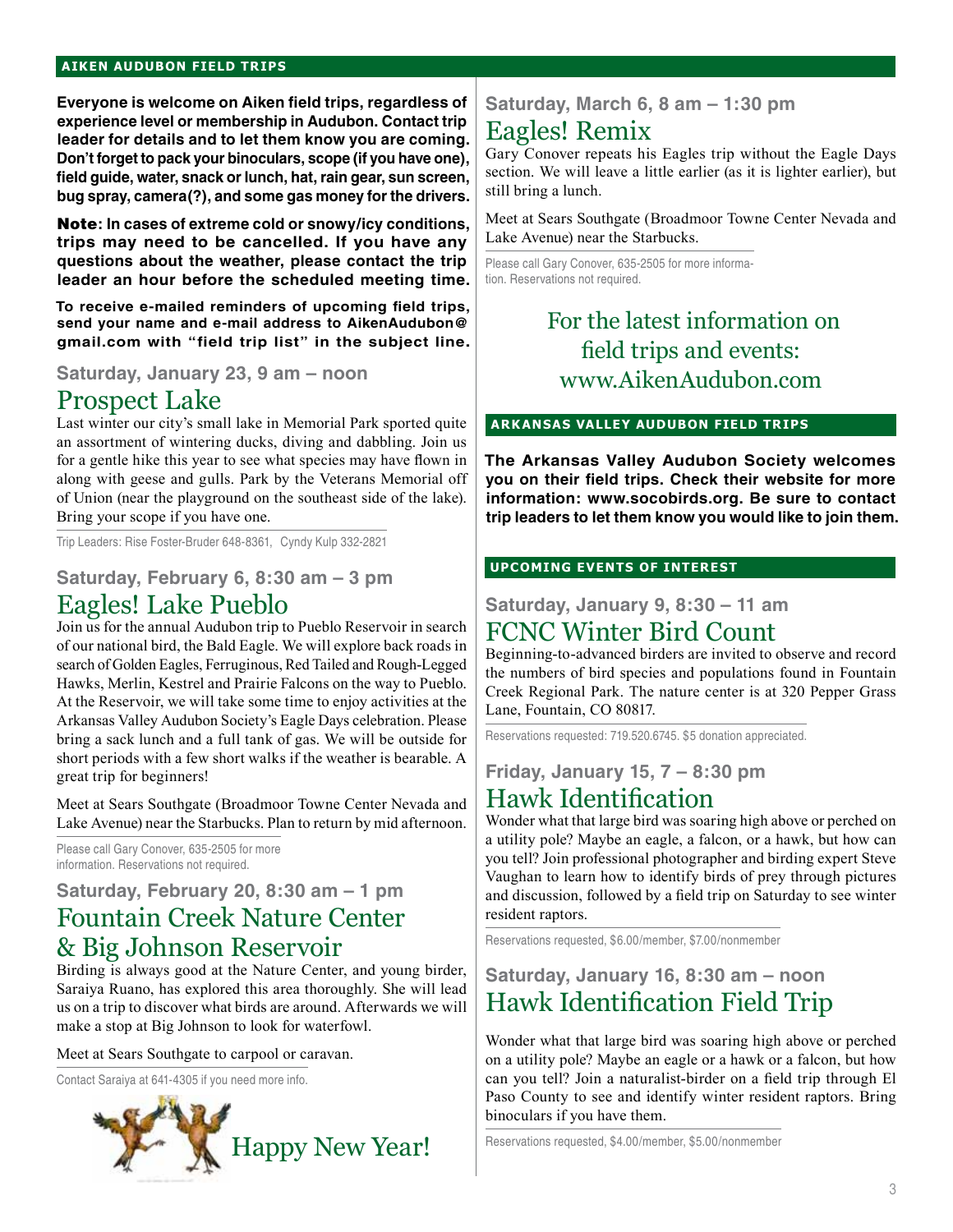## Audubon/Sierra Club 2010 Legislative Forum

Date: Saturday, February 20, 2010 Time: 8:30 am – 1:30 pm Place: First Plymouth Church 3501 S. Colorado Blvd., Denver

The Audubon Society of Greater Denver and the Enos Mills Group of the Sierra Club invite you to attend the 2010 Legislative Forum.

We especially encourage members of other Audubon chapters and other Sierra Club Groups to join us—this is always an entertaining and educational event!

Audubon Colorado Lobbyist Jen Boulton and Sierra Club Legislative Committee Chair Gary Lindstrom will go over this session's environmental bills, we'll hear from speakers on several of the key issues, and at lunch we'll talk with several Colorado legislators.

The cost is \$12 per person in advance, \$15 at the door. To register in advance, call the ASGD office at 303-973-9530.

## U.S. Fish & Wildlife Service to use Audubon Wyoming study

Projected oil and natural gas development in the West could significantly reduce greater sage grouse populations, according to the study that recommends aggressive steps to shift drilling activity away from sensitive habitat areas. The three-year study concludes that robust oil and gas development in the Intermountain West could slash grouse populations in critical breeding grounds by as much as 19 percent.

Pat Deibert, the Fish and Wildlife Service's lead sage grouse biologist in Cheyenne, Wyoming, called the latest study another reminder that if energy development is not properly sited, it could result in the sage grouse becoming a federally protected species. "It's a good report, and the information in it will definitely be considered in any final decision we make on the bird's status," Deibert said.

More information is available at www.eenews.net/public/Landletter/2009/10/22/1

## Hog Island to Offer Summer Classes

The National Audubon Society will reopen its legendary Hog Island Camp for four adult ornithology sessions and one teen bird studies session this summer. Dr. Steve Kress, Audubon's VP for Bird Conservation, will direct the sessions. He will be joined by some of the country's top ornithologists who will serve as instructors, including Kenn Kaufman, Pete Dunne, and Scott Weidensaul. Additionally, there will be two totally new sessions offered in association with Elder Hostel (now Exploritas) where participants will assist Project Puffin biologists to census gulls, eiders and cormorants at nearby seabird nesting islands. Participants in the September session will learn about land and seabirds through bird banding and presentations, and assist with a habitat management project for endangered terns and storm-petrels at Eastern Egg Rock.

For more information on dates, visit www.projectpuffin.org

### **February 12 – 15** Great Backyard Bird Count

The Great Backyard Bird Count is an annual four-day event that engages bird watchers of all ages in counting birds to create a real-time snapshot of where the birds are across the continent and in Hawaii. Anyone can participate, from beginning bird watchers to experts. It takes as little as 15 minutes on one day, or you can count for as long as you like each day of the event. It's free, fun, and easy—and it helps the birds. There is also an annual photo contest.

Count information: www.birdscount.org Contest information: contact Meliss Hopkins at 202.861.2242, x3050 or citizenscience@audubon.org.

#### **festivals & travel**

### **February 23 – March 8** Bird Costa Rica: a very special trip led by Bill Turner

With over 870 species of birds, Costa Rica is a birder's paradise. On this trip, you can expect to see 375 or more species in the company of expert bilingual Costa Rican birder guide, Max Vindas, who will accompany you throughout the tour. Experience the thrill of seeing scarlet macaws soaring to their night roosts in the mangroves and spotting a resplendent quetzal, arguably the most spectacular bird in the Americas, eating an aguacatillo fruit. Parrots, toucans, hummingbirds, kingfishers, tanagers, manakins, birds of prey, shorebirds—you'll see all of these and many more as you explore the stunning diversity of this remarkable country.

Itinerary details and more information: www.aikenaudubon.com/ Pages/Events/events2.html, or call Bill Turner at 303.795.5128

#### **March 18 - 21, Kearney, Nebraska** Rivers & Wildlife Celebration

Gather with wildlife enthusiasts from around the world to celebrate the annual migration of 500,000 sandhill cranes and millions of waterfowl through central Nebraska. This 40th annual conference is open to anyone interested in experiencing one of the greatest wildlife spectacles on Earth and learning more about the natural world in a friendly and informal atmosphere.

More information: www.nebraska.audubon.org/RWC.htm, Nebraska@ audubon.org; 402.797.2301; Rowe Sanctuary has information about viewing the sandhill crane migration, 308/468-5282; www.rowesanctuary.org.

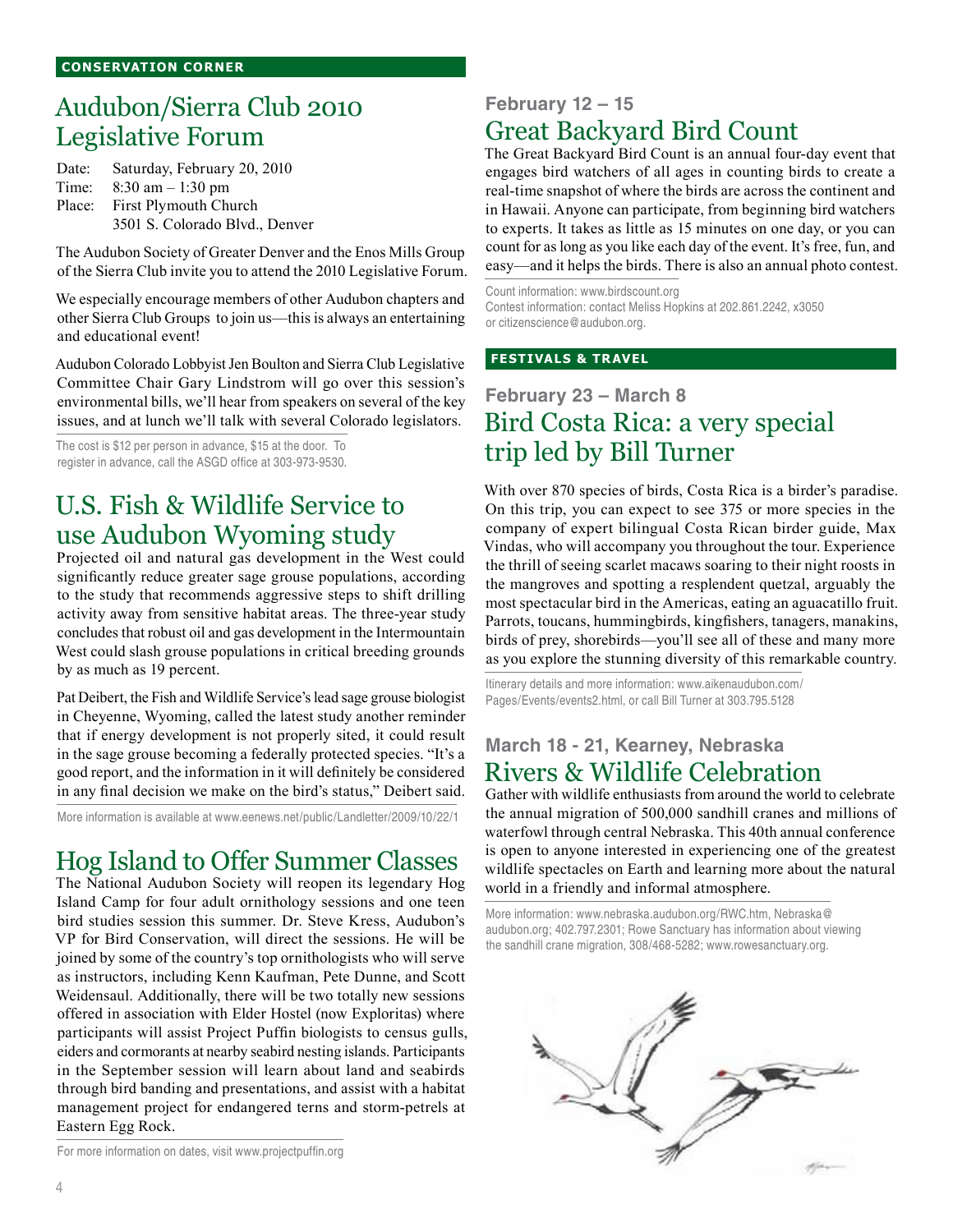#### **Canada Geese (cont'd from front page)**

As a result, the Aleutian-Canadian Goose population has increased to approximately 15,000 individuals distributed across eight islands. In 1990 the U.S. Fish and Wildlife Service changed their listing from endangered to threatened, and the state of Alaska now calls them a species of special concern.

The story of the Giant Canada Goose is even more amazing. Birders were thrilled when a small flock was discovered wintering in Rochester, Minnesota in 1962. Conservation efforts were so successful that there are now approximately 3.5 million of these birds in the United States!

While western goose populations may still be declining, the Canada Goose is currently called a "species of least concern." In fact, numbers are so great that the geese have become a nuisance in much of the country. The species may soon exceed the carrying capacity of its habitat, causing damage to the environment Now the challenge is to balance conservation efforts with targeted control programs, so that we can live in harmony with this majestic species. **• leslie holzmann**



**Here's one way to use "excess" geese!**

## Roasted Canadian [sic] Goose with Plum Sauce Windsor

1 large Canadian [sic] goose **Plum Sauce Windsor** Poultry seasoning to taste 4 Tbsp. butter 3 oranges, quartered 1/4 C light brown sugar 3 apples, quartered 1 Tbsp. cognac 3 medium red onions, quartered 1 10-ounce jar red plum jelly 1/4 C cognac

Wash goose and pat dry. Sprinkle cavity liberally with poultry seasoning. Mix together oranges, apples and onions. Place inside cavity and pack firmly. Truss opening closed. Sprinkle outside of goose with poultry seasoning, salt and pepper. Place in large roasting pan. Roast at 500*°* for 20 minutes. Reduce heat to 350*°* and continue roasting for 1 hour and 20 minutes. Baste several times with cognac and pan juices. Remove goose and carve breast against the grain in slices. Serve with Plum Sauce:

In small saucepan, melt butter. Add brown sugar, cognac and jelly. Mix well and heat until bubbly.

Recipe taken from *Crème de Colorado Cookbook*, by the Junior League of Denver, 1987. I *highly* recommend this book!

## aikorus Aiken Audubon Society Membership/Subscription

**Sign Up For:**

One Year

 Two Years Donation

 New Renewal Total

\$10.00 \$18.00

Name

Address

**Mail Check To:** Aiken Audubon Society 6660 Delmonico Dr. D-195, Colorado Springs, CO 80919

### Goose Taxonomy

Canada Goose (*Branta canadensis*) taxonomy is exceptionally confusing.

Some authorities divide them into four subspecies according to range: Southern, Northern, Western, and Aleutian-Canadian.

Other ornithologists separate them into as many as eleven subspecies based primarily on physical characteristics.

Sibley describes five subspecies: Common, Dusky, Lesser, Richardson's, and Aleutian.

Both the Oregon and Washington Departments of Fish and Wildlife list six subspecies: Western, Vancouver, Dusky, Lesser, Taverner's, and Aleutian.

The National Geographic Field Guide also lists six, and gives the Latin names, but the divisions are somewhat different: Atlantic (*B. c. canadensis*), Dusky (*B. c. occidentalis*), Lesser (*B. c. parvipes*), Taverner's (*B. c. taverneri*), Richardson's (*B. c. hutchinsii*), and Aleutian (*B. c. leucopareia*).

Wikipedia gives seven: Giant, Atlantic, Dusky, Vancouver, Lesser, Moffitt's (*B. c. moffitti*), and Interior (*B. c. interior*).

One goose expert, Harold Hansen, even suggests splitting Canada Goose into six species and 200 subspecies! That seems extreme, but at least most taxonomists now agree that the Cackling Goose, once considered the smallest subspecies, is actually a separate species.